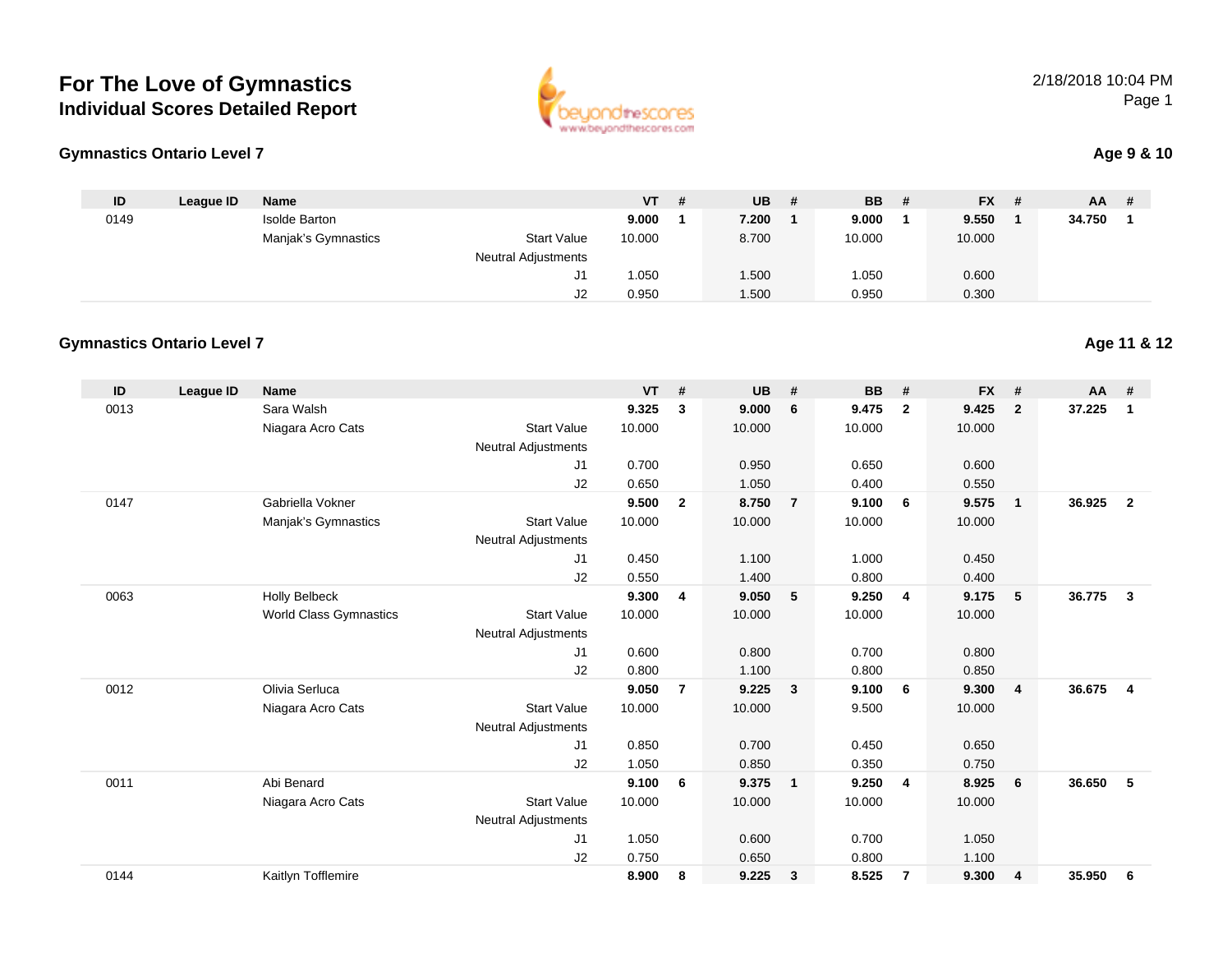

|      | Manjak's Gymnastics      | <b>Start Value</b>  | 10.000 |    | 10.000 |                | 10.000 |                | 10.000 |                |        |                |
|------|--------------------------|---------------------|--------|----|--------|----------------|--------|----------------|--------|----------------|--------|----------------|
|      |                          | Neutral Adjustments |        |    |        |                |        |                |        |                |        |                |
|      |                          | J <sub>1</sub>      | 1.150  |    | 0.650  |                | 1.350  |                | 0.700  |                |        |                |
|      |                          | J2                  | 1.050  |    | 0.900  |                | 1.600  |                | 0.700  |                |        |                |
| 0447 | Julianna Moser           |                     | 8.600  | 10 | 9.100  | 4              | 9.300  | $\mathbf{3}$   | 8.525  | 8              | 35.525 | $\overline{7}$ |
|      | Alpha Gymnastics Academy | <b>Start Value</b>  | 10.000 |    | 10.000 |                | 10.000 |                | 10.000 |                |        |                |
|      |                          | Neutral Adjustments |        |    |        |                |        |                |        |                |        |                |
|      |                          | J <sub>1</sub>      | 1.350  |    | 0.800  |                | 0.800  |                | 1.450  |                |        |                |
|      |                          | J2                  | 1.450  |    | 1.000  |                | 0.600  |                | 1.500  |                |        |                |
| 0386 | Abigail Gough            |                     | 9.650  | 1  | 7.225  | 9              | 9.125  | 5              | 9.400  | $\mathbf{3}$   | 35.400 | 8              |
|      | Winstars Gymnastics      | <b>Start Value</b>  | 10.000 |    | 10.000 |                | 10.000 |                | 10.000 |                |        |                |
|      |                          | Neutral Adjustments |        |    |        |                |        |                |        |                |        |                |
|      |                          | J1                  | 0.350  |    | 2.850  |                | 0.800  |                | 0.700  |                |        |                |
|      |                          | J2                  | 0.350  |    | 2.700  |                | 0.950  |                | 0.500  |                |        |                |
| 0378 | Brianna Wiseman          |                     | 8.825  | 9  | 8.100  | 8              | 9.700  | $\overline{1}$ | 8.700  | $\overline{7}$ | 35.325 | 9              |
|      | Winstars Gymnastics      | <b>Start Value</b>  | 10.000 |    | 10.000 |                | 10.000 |                | 10.000 |                |        |                |
|      |                          | Neutral Adjustments |        |    |        |                |        |                |        |                |        |                |
|      |                          | J1                  | 1.200  |    | 1.950  |                | 0.350  |                | 1.350  |                |        |                |
|      |                          | J2                  | 1.150  |    | 1.850  |                | 0.250  |                | 1.250  |                |        |                |
| 0065 | Ella Saunders            |                     | 9.200  | 5  | 9.275  | $\overline{2}$ | 7.725  | - 8            | 8.400  | 9              | 34.600 | 10             |
|      | World Class Gymnastics   | Start Value         | 10.000 |    | 10.000 |                | 9.500  |                | 9.500  |                |        |                |
|      |                          | Neutral Adjustments |        |    |        |                |        |                |        |                |        |                |
|      |                          | J <sub>1</sub>      | 0.700  |    | 0.800  |                | 1.800  |                | 1.000  |                |        |                |
|      |                          | J2                  | 0.900  |    | 0.650  |                | 1.750  |                | 1.200  |                |        |                |
|      |                          |                     |        |    |        |                |        |                |        |                |        |                |

#### **Gymnastics Ontario Level 7**

**ID League ID Name VT # UB # BB # FX # AA #** 0377 Hailey Pollinger **9.425 <sup>2</sup> 9.350 <sup>1</sup> 9.550 <sup>1</sup> 9.350 <sup>2</sup> 37.675 <sup>1</sup>** Winstars Gymnastics Start Valuee 10.000 10.000 10.000 10.000 Neutral Adjustments J1 0.500 0.650 0.500 0.600 J2 0.650 0.650 0.400 0.700 0001 Kali Elliott **9.700 <sup>1</sup> 9.250 <sup>2</sup> 9.425 <sup>2</sup> 9.200 <sup>4</sup> 37.575 <sup>2</sup>** Niagara Acro Cats Start Valuee 10.000 10.000 10.000 10.000 Neutral Adjustments J1 0.300 0.750 0.500 0.700 J2 0.300 0.750 0.650 0.900 0146Taylor-Anne Towle **9.125 <sup>3</sup> 8.550 <sup>5</sup> 9.400 <sup>3</sup> 9.500 <sup>1</sup> 36.575 <sup>3</sup>**

**Age 13**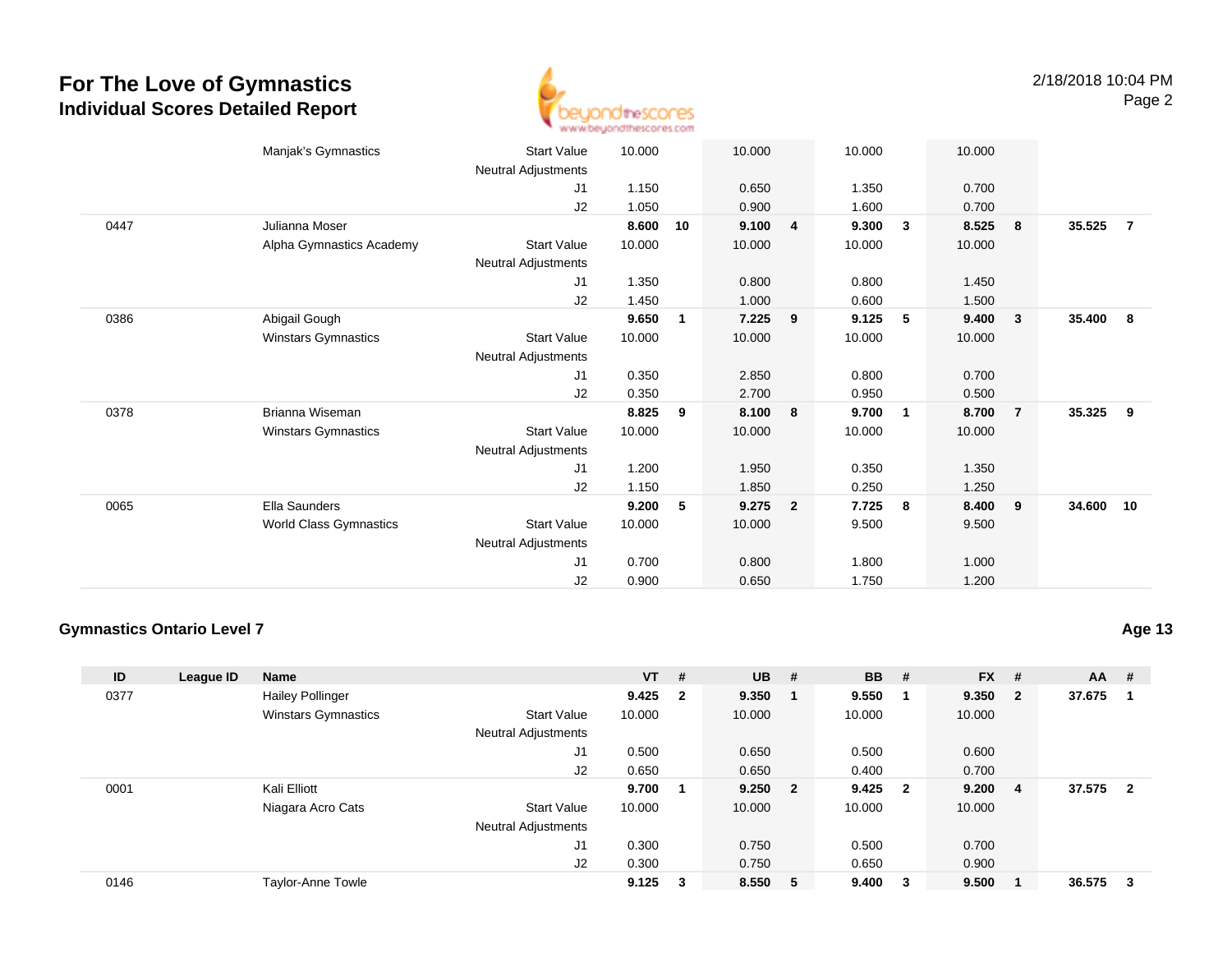

|      | Manjak's Gymnastics    | <b>Start Value</b>  | 10.000 |              | 10.000 |                | 10.000 |                | 10.000 |                         |        |                         |
|------|------------------------|---------------------|--------|--------------|--------|----------------|--------|----------------|--------|-------------------------|--------|-------------------------|
|      |                        | Neutral Adjustments |        |              |        |                |        |                |        |                         |        |                         |
|      |                        | J1                  | 0.900  |              | 1.350  |                | 0.550  |                | 0.600  |                         |        |                         |
|      |                        | J2                  | 0.850  |              | 1.550  |                | 0.650  |                | 0.400  |                         |        |                         |
| 0064 | Anyssa Jurcic          |                     | 9.125  | $\mathbf{3}$ | 8.725  | $\overline{4}$ | 9.125  | 4              | 9.300  | $\overline{\mathbf{3}}$ | 36.275 | $\overline{\mathbf{4}}$ |
|      | World Class Gymnastics | Start Value         | 10.000 |              | 10.000 |                | 10.000 |                | 10.000 |                         |        |                         |
|      |                        | Neutral Adjustments |        |              |        |                |        |                |        |                         |        |                         |
|      |                        | J1                  | 0.800  |              | 1.350  |                | 0.800  |                | 0.650  |                         |        |                         |
|      |                        | J2                  | 0.950  |              | 1.200  |                | 0.950  |                | 0.750  |                         |        |                         |
| 0379 | Naomi Iler             |                     | 9.100  | 4            | 9.175  | 3              | 9.000  | 5              | 9.000  | $5\phantom{1}$          | 36.275 | $\overline{\mathbf{4}}$ |
|      | Winstars Gymnastics    | <b>Start Value</b>  | 10.000 |              | 10.000 |                | 10.000 |                | 10.000 |                         |        |                         |
|      |                        | Neutral Adjustments |        |              |        |                |        |                |        |                         |        |                         |
|      |                        | J1                  | 0.800  |              | 0.900  |                | 1.000  |                | 0.900  |                         |        |                         |
|      |                        | J2                  | 1.000  |              | 0.750  |                | 1.000  |                | 1.100  |                         |        |                         |
| 0142 | Alina Prijono          |                     | 8.925  | 5            | 7.750  | 6              | 8.975  | 6              | 9.200  | $\overline{4}$          | 34.850 | $-5$                    |
|      | Manjak's Gymnastics    | <b>Start Value</b>  | 10.000 |              | 9.200  |                | 10.000 |                | 10.000 |                         |        |                         |
|      |                        | Neutral Adjustments |        |              |        |                |        |                |        |                         |        |                         |
|      |                        | J1                  | 1.150  |              | 1.500  |                | 0.900  |                | 0.900  |                         |        |                         |
|      |                        | J2                  | 1.000  |              | 1.400  |                | 1.150  |                | 0.700  |                         |        |                         |
| 0141 | Jolie Ferrer           |                     | 8.350  | 6            | 6.875  | $\overline{7}$ | 8.850  | $\overline{7}$ | 8.625  | 6                       | 32.700 | 6                       |
|      | Manjak's Gymnastics    | <b>Start Value</b>  | 10.000 |              | 9.100  |                | 10.000 |                | 10.000 |                         |        |                         |
|      |                        | Neutral Adjustments |        |              |        |                |        |                |        |                         |        |                         |
|      |                        | J1                  | 1.500  |              | 2.250  |                | 1.200  |                | 1.450  |                         |        |                         |
|      |                        | J2                  | 1.800  |              | 2.200  |                | 1.100  |                | 1.300  |                         |        |                         |
|      |                        |                     |        |              |        |                |        |                |        |                         |        |                         |

#### **Gymnastics Ontario Level 7**

**ID League ID Name VT # UB # BB # FX # AA #** 0062 Julianne Scott **9.425 <sup>1</sup> 9.525 <sup>1</sup> 9.175 <sup>1</sup> 9.450 <sup>1</sup> 37.575 <sup>1</sup>** World Class Gymnastics Start Valuee 10.000 10.000 10.000 10.000 Neutral Adjustments J1 0.500 0.450 0.750 0.550 J2 0.650 0.500 0.900 0.550 0055 Ariana Jurcic **9.225 <sup>3</sup> 9.350 <sup>2</sup> 8.025 <sup>5</sup> 9.150 <sup>3</sup> 35.750 <sup>2</sup>** World Class Gymnastics Start Valuee 10.000 10.000 9.400 10.000 Neutral Adjustments J1 0.800 0.600 1.400 0.900 J2 0.750 0.700 1.350 0.800 0237Lexi Violante **9.250 <sup>2</sup> 7.950 <sup>4</sup> 8.800 <sup>3</sup> 9.275 <sup>2</sup> 35.275 <sup>3</sup>**

**Age 14**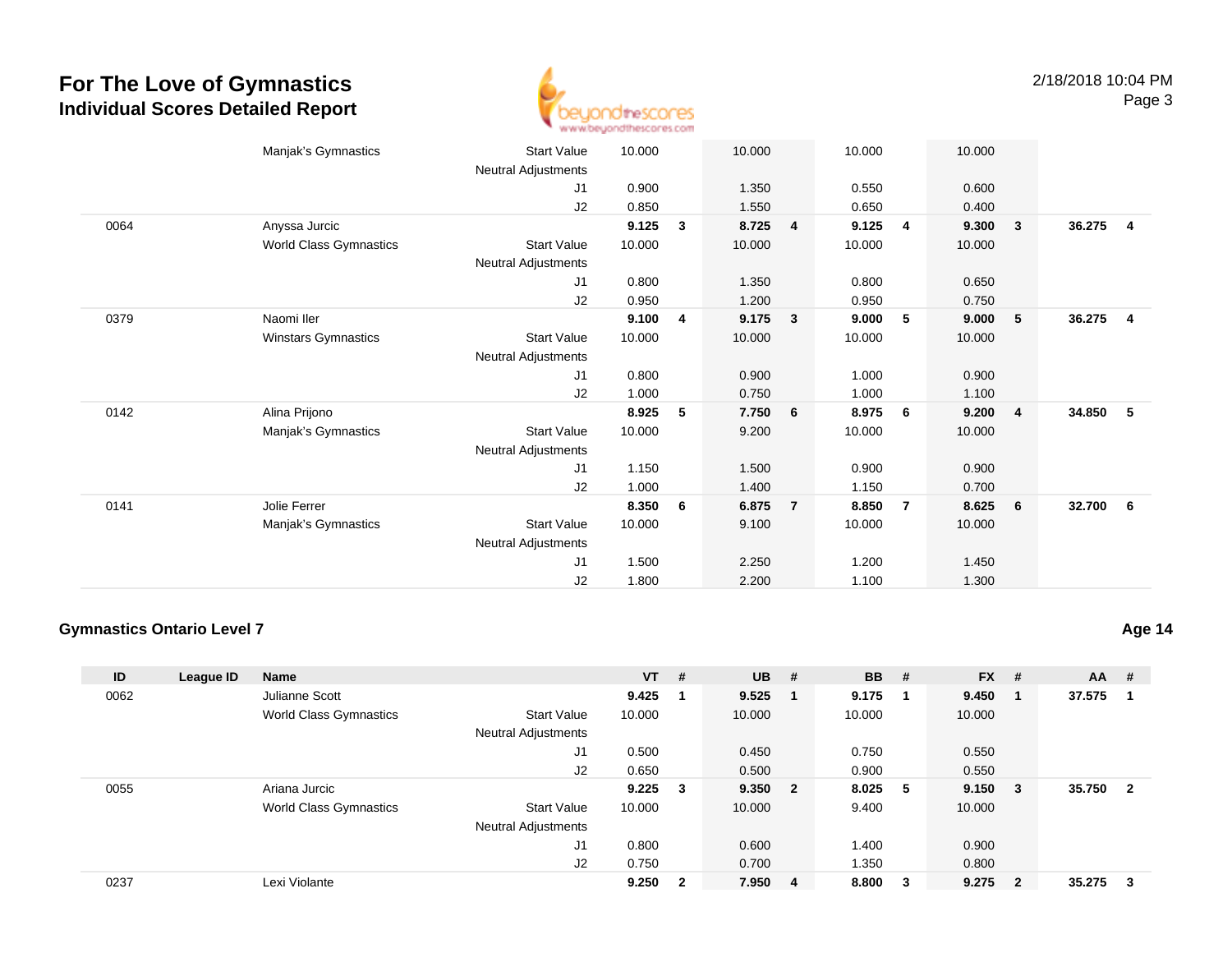

|      | Hamilton Wentworth Regionettes | <b>Start Value</b><br><b>Neutral Adjustments</b> | 10.000 |    | 10.000  | 10.000 |                         | 10.000 |                |          |     |
|------|--------------------------------|--------------------------------------------------|--------|----|---------|--------|-------------------------|--------|----------------|----------|-----|
|      |                                | J1                                               | 0.650  |    | 2.100   | 1.100  |                         | 0.750  |                |          |     |
|      |                                | J2                                               | 0.850  |    | 2.000   | 1.300  |                         | 0.700  |                |          |     |
| 0061 | Claire Rosenberger             |                                                  | 8.350  | 5  | 8.825 3 | 8.900  | $\overline{\mathbf{2}}$ | 8.800  | 5 <sub>5</sub> | 34.875   | - 4 |
|      | <b>World Class Gymnastics</b>  | <b>Start Value</b>                               | 10.000 |    | 10.000  | 10.000 |                         | 10.000 |                |          |     |
|      |                                | <b>Neutral Adjustments</b>                       |        |    |         |        |                         |        |                |          |     |
|      |                                | J1                                               | 1.500  |    | 1.050   | 1.200  |                         | 1.200  |                |          |     |
|      |                                | J2                                               | 1.800  |    | 1.300   | 1.000  |                         | 1.200  |                |          |     |
| 0148 | Olivia Van Kessel              |                                                  | 8.900  | -4 | 7.300 5 | 8.175  | $\overline{4}$          | 8.950  | $\overline{4}$ | 33.325 5 |     |
|      | Manjak's Gymnastics            | <b>Start Value</b>                               | 10.000 |    | 9.200   | 9.500  |                         | 10.000 |                |          |     |
|      |                                | <b>Neutral Adjustments</b>                       |        |    |         |        |                         |        |                |          |     |
|      |                                | J1                                               | 1.100  |    | 2.000   | .250   |                         | 1.100  |                |          |     |
|      |                                | J2                                               | 1.100  |    | 1.800   | 1.400  |                         | 1.000  |                |          |     |

### **Gymnastics Ontario Level 7**

| ID   | League ID | <b>Name</b>                           |                            | <b>VT</b> | #            | <b>UB</b> | #              | <b>BB</b> | #              | <b>FX</b> | - #                     | AA     | - #                     |
|------|-----------|---------------------------------------|----------------------------|-----------|--------------|-----------|----------------|-----------|----------------|-----------|-------------------------|--------|-------------------------|
| 0002 |           | Alika Elliott                         |                            | 9.175     | 3            | 9.400     | 1              | 9.675     | $\mathbf 1$    | 9.400     | $\overline{\mathbf{2}}$ | 37.650 | $\overline{\mathbf{1}}$ |
|      |           | Niagara Acro Cats                     | <b>Start Value</b>         | 10.000    |              | 10.000    |                | 10.000    |                | 10.000    |                         |        |                         |
|      |           |                                       | Neutral Adjustments        |           |              |           |                |           |                |           |                         |        |                         |
|      |           |                                       | J1                         | 0.900     |              | 0.500     |                | 0.350     |                | 0.550     |                         |        |                         |
|      |           |                                       | J2                         | 0.750     |              | 0.700     |                | 0.300     |                | 0.650     |                         |        |                         |
| 0010 |           | Avery LeBrasseur                      |                            | 9.525     | 1            | 8.750     | 3              | 9.600     | $\overline{2}$ | 9.600     | - 1                     | 37.475 | $\overline{2}$          |
|      |           | Niagara Acro Cats                     | <b>Start Value</b>         | 10.000    |              | 9.500     |                | 10.000    |                | 10.000    |                         |        |                         |
|      |           |                                       | <b>Neutral Adjustments</b> |           |              |           |                |           |                |           |                         |        |                         |
|      |           |                                       | J <sub>1</sub>             | 0.500     |              | 0.700     |                | 0.300     |                | 0.400     |                         |        |                         |
|      |           |                                       | J2                         | 0.450     |              | 0.800     |                | 0.500     |                | 0.400     |                         |        |                         |
| 0143 |           | Kristen Driver                        |                            | 9.425     | $\mathbf{2}$ | 8.325     | 6              | 9.075     | $\mathbf{3}$   | 9.400     | $\overline{\mathbf{2}}$ | 36.225 | $\overline{\mathbf{3}}$ |
|      |           | Manjak's Gymnastics                   | <b>Start Value</b>         | 10.000    |              | 9.500     |                | 10.000    |                | 10.000    |                         |        |                         |
|      |           |                                       | Neutral Adjustments        |           |              |           |                |           |                |           |                         |        |                         |
|      |           |                                       | J1                         | 0.600     |              | 1.200     |                | 0.850     |                | 0.650     |                         |        |                         |
|      |           |                                       | J2                         | 0.550     |              | 1.150     |                | 1.000     |                | 0.550     |                         |        |                         |
| 0236 |           | <b>Lindsey Soltes</b>                 |                            | 8.900     | 4            | 8.975     | $\overline{2}$ | 8.575     | - 6            | 9.225     | $\overline{\mathbf{3}}$ | 35.675 | -4                      |
|      |           | <b>Hamilton Wentworth Regionettes</b> | <b>Start Value</b>         | 10.000    |              | 10.000    |                | 10.000    |                | 10.000    |                         |        |                         |
|      |           |                                       | <b>Neutral Adjustments</b> |           |              |           |                |           |                |           |                         |        |                         |
|      |           |                                       | J1                         | 1.000     |              | 1.000     |                | 1.350     |                | 0.800     |                         |        |                         |
|      |           |                                       | J2                         | 1.200     |              | 1.050     |                | 1.500     |                | 0.750     |                         |        |                         |
| 0370 |           | Jaida Ball                            |                            | 9.175     | 3            | 8.450     | 5              | 8.600     | 5              | 9.100     | $\overline{4}$          | 35.325 | -5                      |

**Age 15**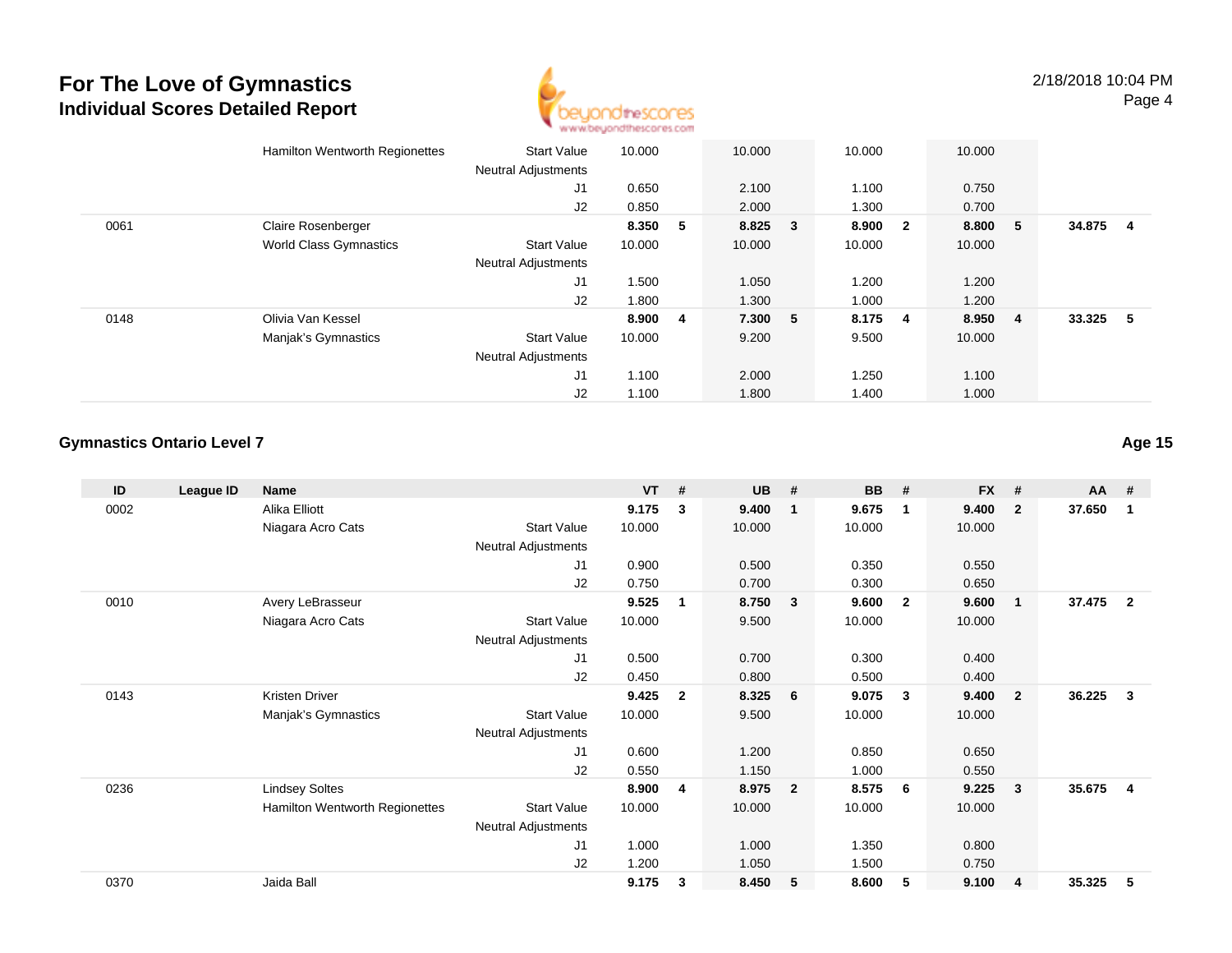

|      | <b>Winstars Gymnastics</b>     | <b>Start Value</b><br><b>Neutral Adjustments</b> | 10.000  |    | 9.900   |                          | 10.000 |     | 10.000  |        |                |
|------|--------------------------------|--------------------------------------------------|---------|----|---------|--------------------------|--------|-----|---------|--------|----------------|
|      |                                | J1                                               | 0.750   |    | 1.500   |                          | 1.400  |     | 1.000   |        |                |
|      |                                | J2                                               | 0.900   |    | 1.400   |                          | 1.400  |     | 0.800   |        |                |
| 0238 | Grace Weaver                   |                                                  | 8.575   | -5 | 8.525 4 |                          | 8.875  | - 4 | 8.850 5 | 34.825 | - 6            |
|      | Hamilton Wentworth Regionettes | <b>Start Value</b>                               | 10.000  |    | 10.000  |                          | 10.000 |     | 10.000  |        |                |
|      |                                | <b>Neutral Adjustments</b>                       |         |    |         |                          |        |     |         |        |                |
|      |                                | J1                                               | 1.350   |    | 1.550   |                          | 1.100  |     | 1.100   |        |                |
|      |                                | J2                                               | 1.500   |    | 1.400   |                          | 1.150  |     | 1.200   |        |                |
| 0240 | Laura Hamilton                 |                                                  | 8.275 6 |    | X.XXX   | $\overline{\phantom{a}}$ | 8.875  | - 4 | 8.550 6 | 25.700 | $\overline{7}$ |
|      | Hamilton Wentworth Regionettes | <b>Start Value</b>                               | 10.000  |    |         |                          | 10.000 |     | 10.000  |        |                |
|      |                                | <b>Neutral Adjustments</b>                       |         |    |         |                          |        |     |         |        |                |
|      |                                | J1                                               | 1.700   |    |         |                          | 1.150  |     | 1.600   |        |                |
|      |                                | J2                                               | 1.750   |    |         |                          | 1.100  |     | 1.300   |        |                |

### **Gymnastics Ontario Level 7**

| ID   | League ID | <b>Name</b>                    |                            | <b>VT</b> | #                        | <b>UB</b>    | #                       | <b>BB</b>    | #                        | <b>FX</b>    | #                        | AA     | #              |
|------|-----------|--------------------------------|----------------------------|-----------|--------------------------|--------------|-------------------------|--------------|--------------------------|--------------|--------------------------|--------|----------------|
| 0375 |           | Portia Rain Schatz             |                            | 9.200     | -1                       | 9.000        | -1                      | 9.275        | $\overline{1}$           | 8.650        | 3                        | 36.125 | $\overline{1}$ |
|      |           | <b>Winstars Gymnastics</b>     | <b>Start Value</b>         | 10.000    |                          | 10.000       |                         | 10.000       |                          | 10.000       |                          |        |                |
|      |           |                                | <b>Neutral Adjustments</b> |           |                          |              |                         |              |                          |              |                          |        |                |
|      |           |                                | J1                         | 0.950     |                          | 1.100        |                         | 0.800        |                          | 1.200        |                          |        |                |
|      |           |                                | J2                         | 0.650     |                          | 0.900        |                         | 0.650        |                          | 1.500        |                          |        |                |
| 0239 |           | <b>Reese Bottos</b>            |                            | 9.025     | $\overline{2}$           | 7.950        | $\overline{2}$          | 9.250        | $\mathbf{2}$             | 8.350        | -4                       | 34.575 | $\overline{2}$ |
|      |           | Hamilton Wentworth Regionettes | <b>Start Value</b>         | 10.000    |                          | 9.400        |                         | 10.000       |                          | 10.000       |                          |        |                |
|      |           |                                | <b>Neutral Adjustments</b> |           |                          |              |                         |              |                          |              |                          |        |                |
|      |           |                                | J1                         | 0.950     |                          | 1.550        |                         | 0.700        |                          | 1.700        |                          |        |                |
|      |           |                                | J2                         | 1.000     |                          | 1.350        |                         | 0.800        |                          | 1.600        |                          |        |                |
| 0140 |           | Deanndralee Treleaven          |                            | 8.700     | 4                        | 7.200        | $\overline{\mathbf{3}}$ | 8.650        | $\overline{4}$           | 9.250        | $\overline{2}$           | 33.800 | 3              |
|      |           | Manjak's Gymnastics            | <b>Start Value</b>         | 10.000    |                          | 9.200        |                         | 9.500        |                          | 10.000       |                          |        |                |
|      |           |                                | <b>Neutral Adjustments</b> |           |                          |              |                         |              |                          |              |                          |        |                |
|      |           |                                | J1                         | 1.400     |                          | 2.000        |                         | 0.950        |                          | 0.750        |                          |        |                |
|      |           |                                | J2                         | 1.200     |                          | 2.000        |                         | 0.750        |                          | 0.750        |                          |        |                |
| 0021 |           | Juliette Klein                 |                            | 8.925     | 3                        | <b>X.XXX</b> | $\sim$                  | <b>X.XXX</b> | $\overline{\phantom{a}}$ | 9.400        | $\overline{\mathbf{1}}$  | 18.325 | 4              |
|      |           | Niagara Acro Cats              | <b>Start Value</b>         | 10.000    |                          |              |                         |              |                          | 10.000       |                          |        |                |
|      |           |                                | <b>Neutral Adjustments</b> |           |                          |              |                         |              |                          |              |                          |        |                |
|      |           |                                | J <sub>1</sub>             | 1.000     |                          |              |                         |              |                          | 0.600        |                          |        |                |
|      |           |                                | J2                         | 1.150     |                          |              |                         |              |                          | 0.600        |                          |        |                |
| 0017 |           | Ashley Ives*                   |                            | X.XXX     | $\overline{\phantom{a}}$ | X.XXX        | $-$                     | 9.100        | 3                        | <b>X.XXX</b> | $\overline{\phantom{a}}$ | 9.100  | 5              |

**Age 16 +**